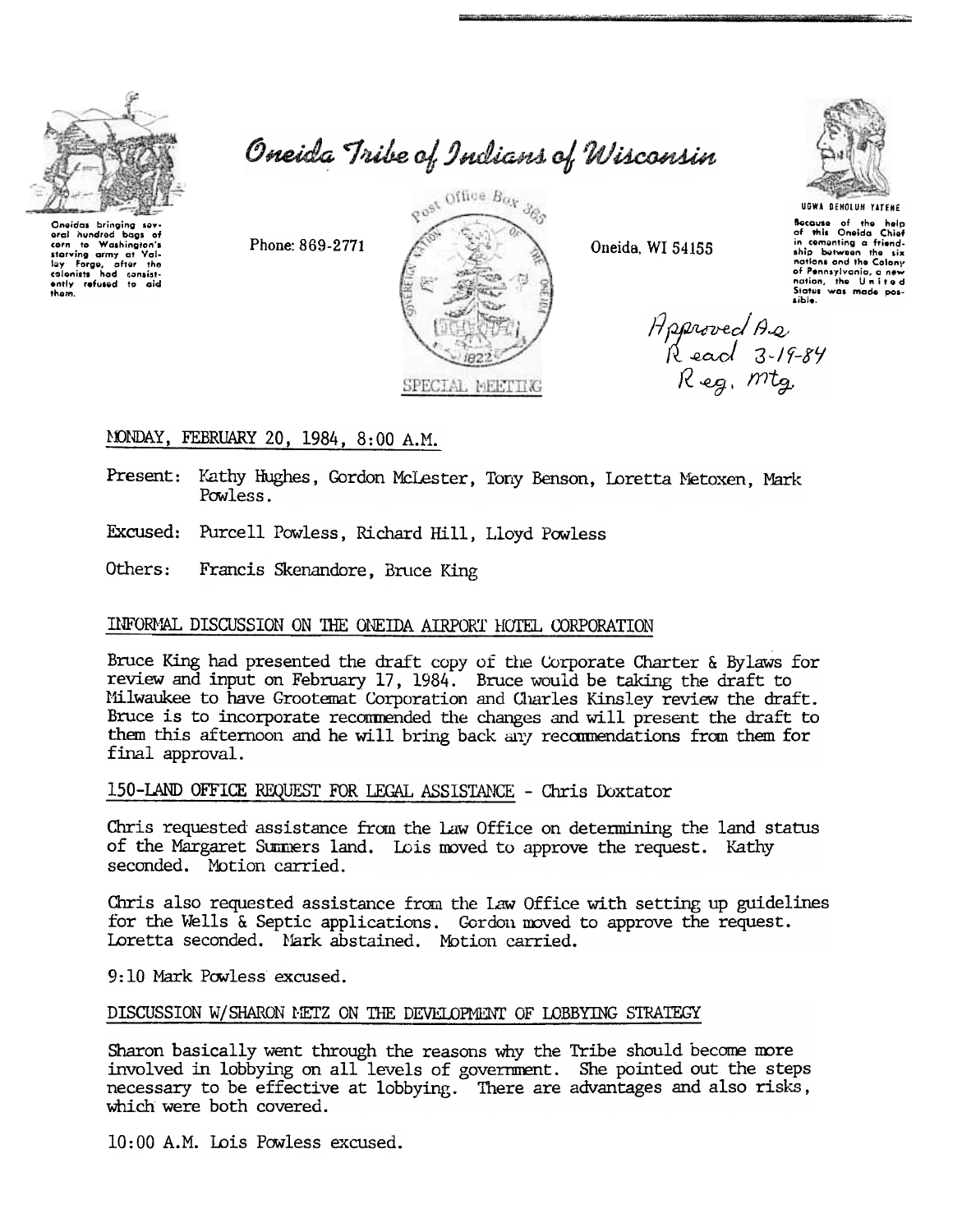Oneida Tribe of Indians of Wisconsin Special Meeting - February 20, 1984 Page 2

#### Discussion w/Sharon Metz (Continued)

Sharon stated that she would help the Tribe in any way she could with lobbying. Loretta made a motion to have a workshop to develop a lobbying strategy the week of March 5, 1984 and that the Tribal Secretary set the meeting up at everyone's convenience. Kathy seconded. Motion carried.

10:30 A.M. Gordon moved to recess until 1:30 P.M. Tony seconded. Motior carried.

1:30 P.M. Business Committee meeting reconvened. Rick Hill, Loretta Metoxen (Excused)

#### 010-INVESIMENT COMMITTEE - Kathy Hughes

Kathy had presented a draft on the Development of an Investment Committee to the Business Committee for review and comment last week. Kathy will make the recommended changes and put the draft into final context. Lloyd moved to adopt the Investment Committee "Duties & Responsibilities" as corrected. Gordon seconded. Mark opposed. Motion carried.

## 060-TRAVEL REQUEST -Jerry Hill

Jerry requested authorization to attend the Presidential Conmission on Indian Reservation Economies in Minnesota on February 23, 1984. Lois moved to approve. Lloyd seconded. Motion carried.

#### DISCUSSION ON CETA CARRYOVER FUNDS - Tony Utschig

Tony Utschig explained to the Business Committee that the CETA program has been closed out at this point. The Tribe has been inforned that there was \$111,000.00 left in the program When it was closed out. The question now is can the Tribe recover any of the funds that were not used up for the program and why did this carryover happen? Tony Benson is going to Washington, D.C. on Indian Health matters, but Tony Utschig will brief him on the CErA Program and Tony B. will attempt to recover any of the carryover funds. The reasons as to why this happened will be reviewed by the Tribal Administrator and he will take any necessary action.

#### DISCUSSION W/MENOMINEE TRIBAL CHAIRMAN

The Chairman of the Menominee Indian Tribe presented the Business Committee with a draft proposal that he would like to have addressed at the Presidential Conmission on Indian Reservation Economies meeting in Minnesota on February 23, 1984. The proposal is asking for ftmds to build industrial parks and sufficient sewer and water, adequate electricity and access to transportation. He feels if he can present this type of proposal on behalf of twenty-nine (29) tribes within Region 5 that this will have some impact and stand a good chance of having this commission present something to the President and Congress for Indian Economic Development.